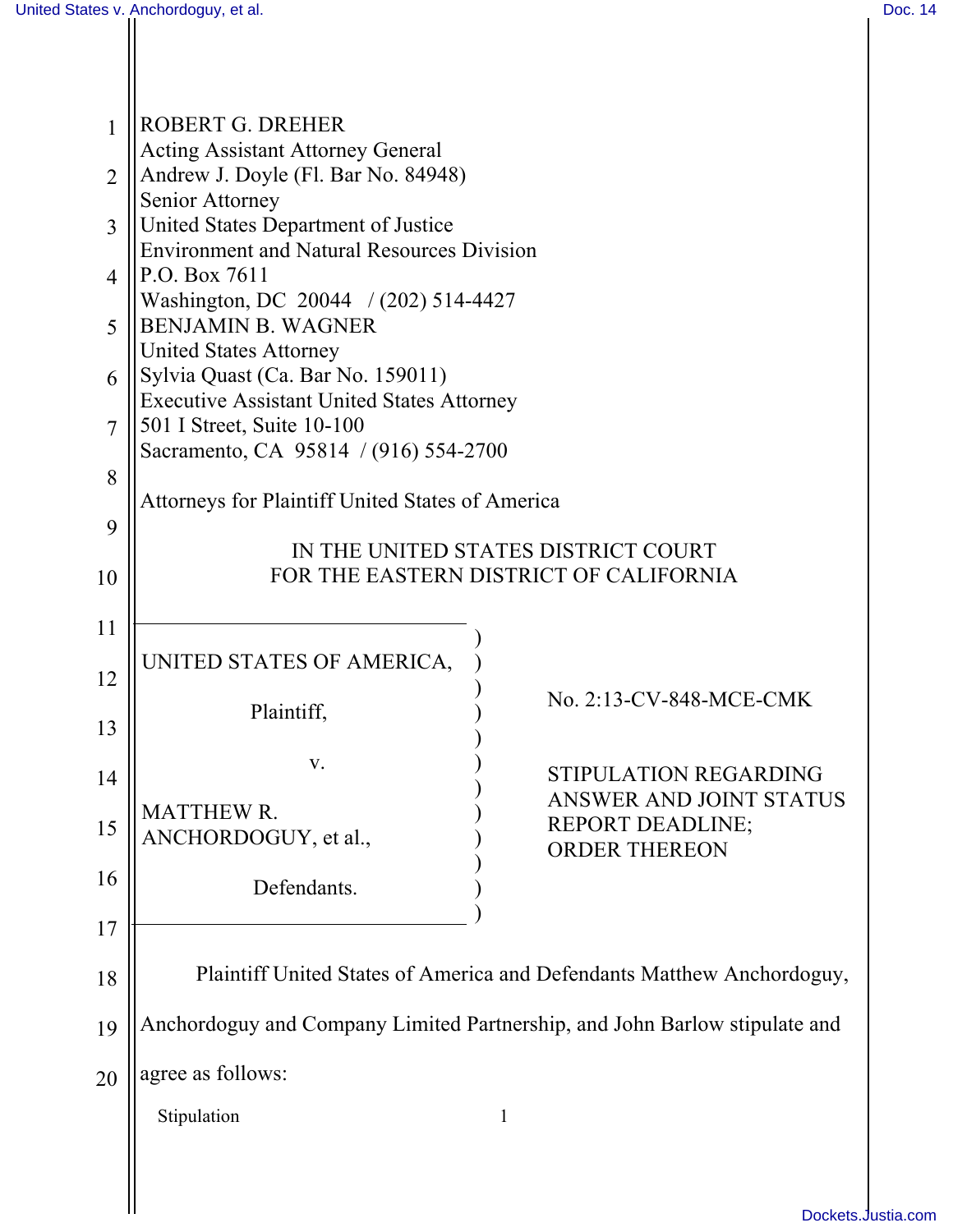| $\mathbf{1}$   | 1.<br>The current deadline for Defendants to answer or otherwise respond to                               |  |
|----------------|-----------------------------------------------------------------------------------------------------------|--|
| $\overline{2}$ | the complaint is August 1, 2013. See ECF No. 12.                                                          |  |
| 3              | Defendants seek additional time to answer or otherwise respond to the<br>2.                               |  |
| $\overline{4}$ | complaint, and the United States does not object to that request because (a)                              |  |
| 5              | Defendants have offered, and agreed, to provide the United States with certain                            |  |
| 6              | discoverable information by August 22, 2013; and (b) the parties have tentatively                         |  |
| $\overline{7}$ | planned to confer about such information on a mutually agreeable date and time                            |  |
| 8              | during the week of September 9, 2013.                                                                     |  |
| 9              | 3 <sub>1</sub><br>The new deadline for Defendants to answer or otherwise respond to                       |  |
| 10             | the complaint is September 27, 2013.                                                                      |  |
| 11             | The new deadline for the parties to file a joint status report is 30 days<br>4.                           |  |
| 12             | from the filing of answer(s) or other responsive pleading(s) to the complaint; this                       |  |
| 13             | supersedes the 46-day deadline set forth in paragraph 10 of the Court-approved                            |  |
| 14             | Stipulation Regarding Joint Status Report Deadline and Defendant John Barlow                              |  |
| 15             | (ECF Nos. 9, 10). <sup>1</sup>                                                                            |  |
| 16             |                                                                                                           |  |
| 17             |                                                                                                           |  |
| 18             |                                                                                                           |  |
| 19             | <sup>1</sup> Thus, if Defendants answer the complaint on September 27, the report will be due October 28. |  |
| 20             | (October 27 is a Sunday.)                                                                                 |  |
|                | Stipulation<br>$\overline{2}$                                                                             |  |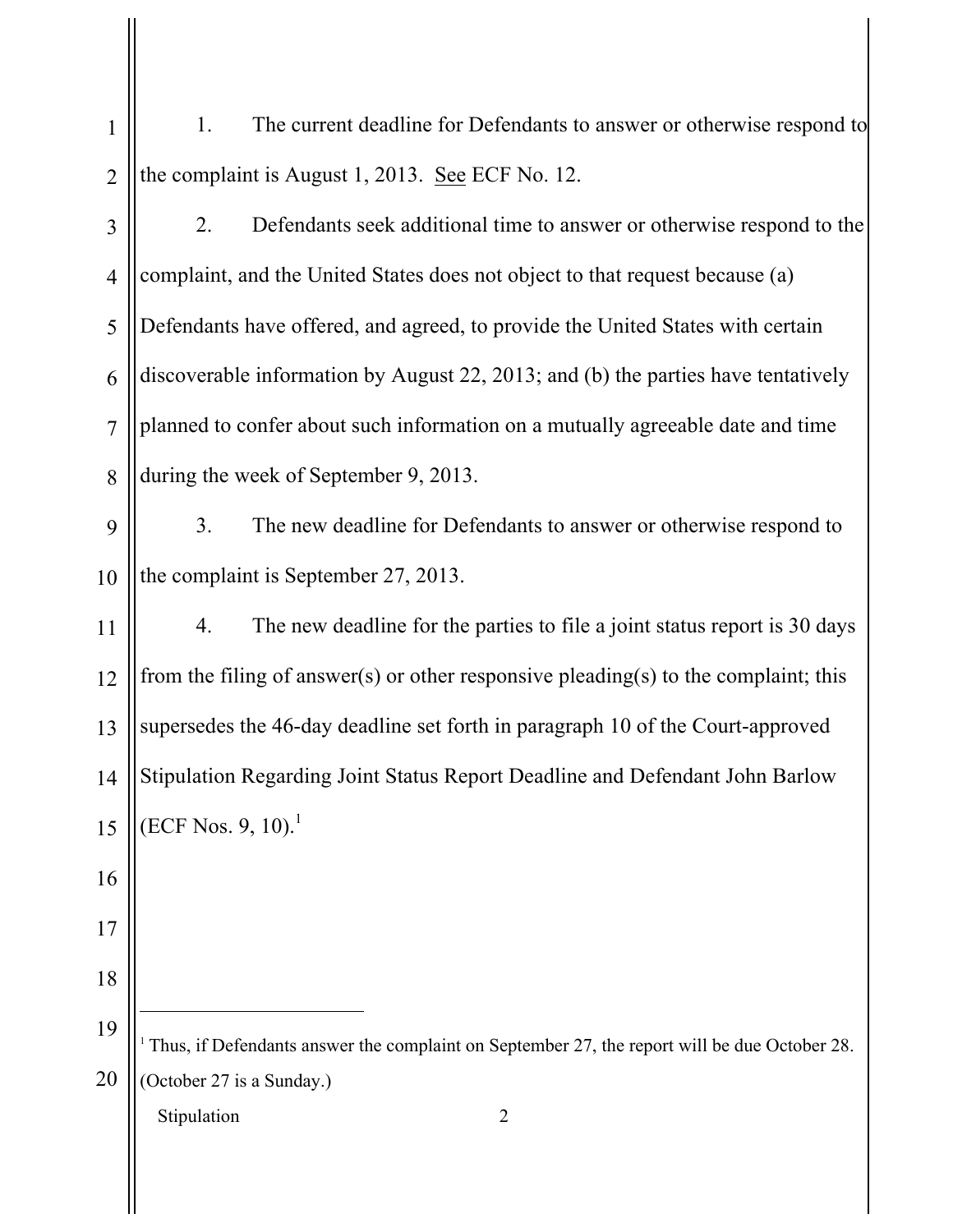| 1              | STIPULATED AND AGREED TO ON BEHALF OF PLAINTIFF:  |                                                                                 |  |
|----------------|---------------------------------------------------|---------------------------------------------------------------------------------|--|
| $\overline{2}$ |                                                   | ROBERT G. DREHER<br><b>Acting Assistant Attorney General</b>                    |  |
| $\overline{3}$ | Dated: July 30, 2013                              | <u>/s/ Andrew J. Doyle</u>                                                      |  |
| $\overline{4}$ |                                                   | Andrew J. Doyle (Fl. Bar No. 84948)<br>Senior Attorney                          |  |
| 5              |                                                   | United States Department of Justice<br><b>Environment and Natural Resources</b> |  |
| 6              |                                                   | Division<br>P.O. Box 7611                                                       |  |
| 7              |                                                   | Washington, DC 20044<br>$(202)$ 514-4427 (phone)                                |  |
| 8              |                                                   | $(202)$ 514-8865 (fax)<br>andrew.doyle@usdoj.gov                                |  |
| 9              |                                                   | <b>BENJAMIN B. WAGNER</b>                                                       |  |
| 10             |                                                   | <b>United States Attorney</b><br>Sylvia Quast (Ca. Bar No. 159011)              |  |
| 11             |                                                   | Executive Assistant U.S. Attorney<br>501 I Street, Suite 10-100                 |  |
| 12             |                                                   | Sacramento, CA 95814<br>$(916) 554-2700$ (phone)                                |  |
| 13             |                                                   | sylvia.quast@usdoj.gov                                                          |  |
| 14<br>15       | STIPULATED AND AGREED TO ON BEHALF OF DEFENDANTS: |                                                                                 |  |
| 16             | Dated: July 30, 2013                              | /s/ B. Demar Hooper                                                             |  |
| 17             |                                                   | B. Demar Hooper, Esq.<br>3910 Knollwood Court                                   |  |
| 18             |                                                   | Sacramento, CA 95821<br>$(916)$ 849-3447 (phone)                                |  |
| 19             |                                                   | demar@bdhooperlaw.com                                                           |  |
| 20             |                                                   |                                                                                 |  |
|                | Stipulation                                       | 3                                                                               |  |
|                |                                                   |                                                                                 |  |
|                |                                                   |                                                                                 |  |